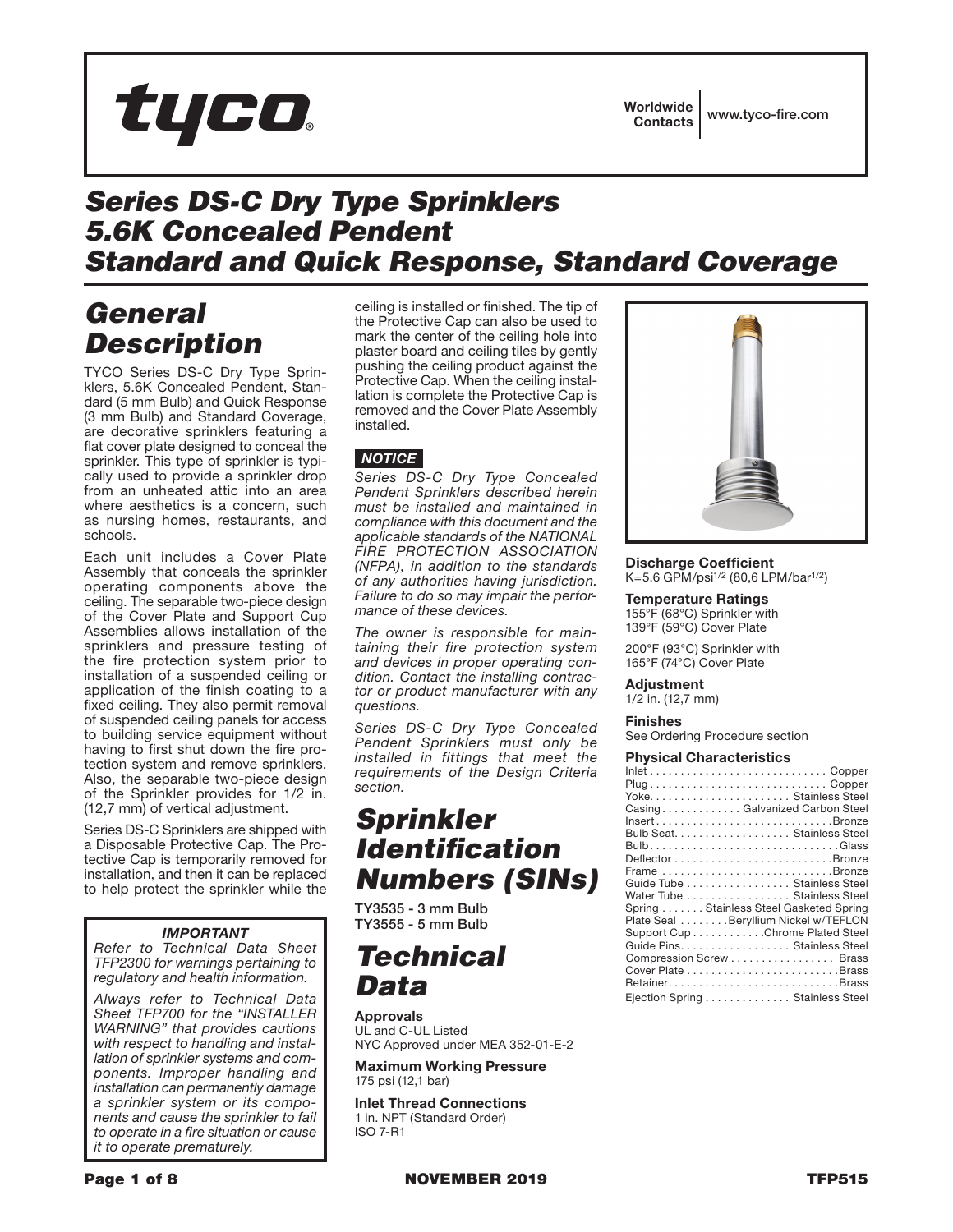# *Operation*

When TYCO Series DS-C Dry Type Concealed Pendent Sprinklers is in service, water is prevented from entering the assembly by the Plug with Gasketed Spring Plate Seal (see Figure 1) in the Inlet of the Sprinkler.

When exposed to heat from a fire, the Cover Plate, which is normally soldered to the Retainer at three points, falls away to expose the Sprinkler Assembly. At this point the Deflector supported by the Guide Pins drops down to its operational position.

The glass bulb contains a fluid that expands when exposed to heat. When the rated temperature is reached, the fluid expands sufficiently to shatter the glass bulb, and the Bulb Seat is released.

The compressed Spring is then able to expand and push the Water Tube as well as the Guide Tube outward. This action simultaneously pulls inward on the Yoke, withdrawing the Plug with Gasketed Spring Plate Seal, from the Inlet, allowing the sprinkler to activate and flow water.

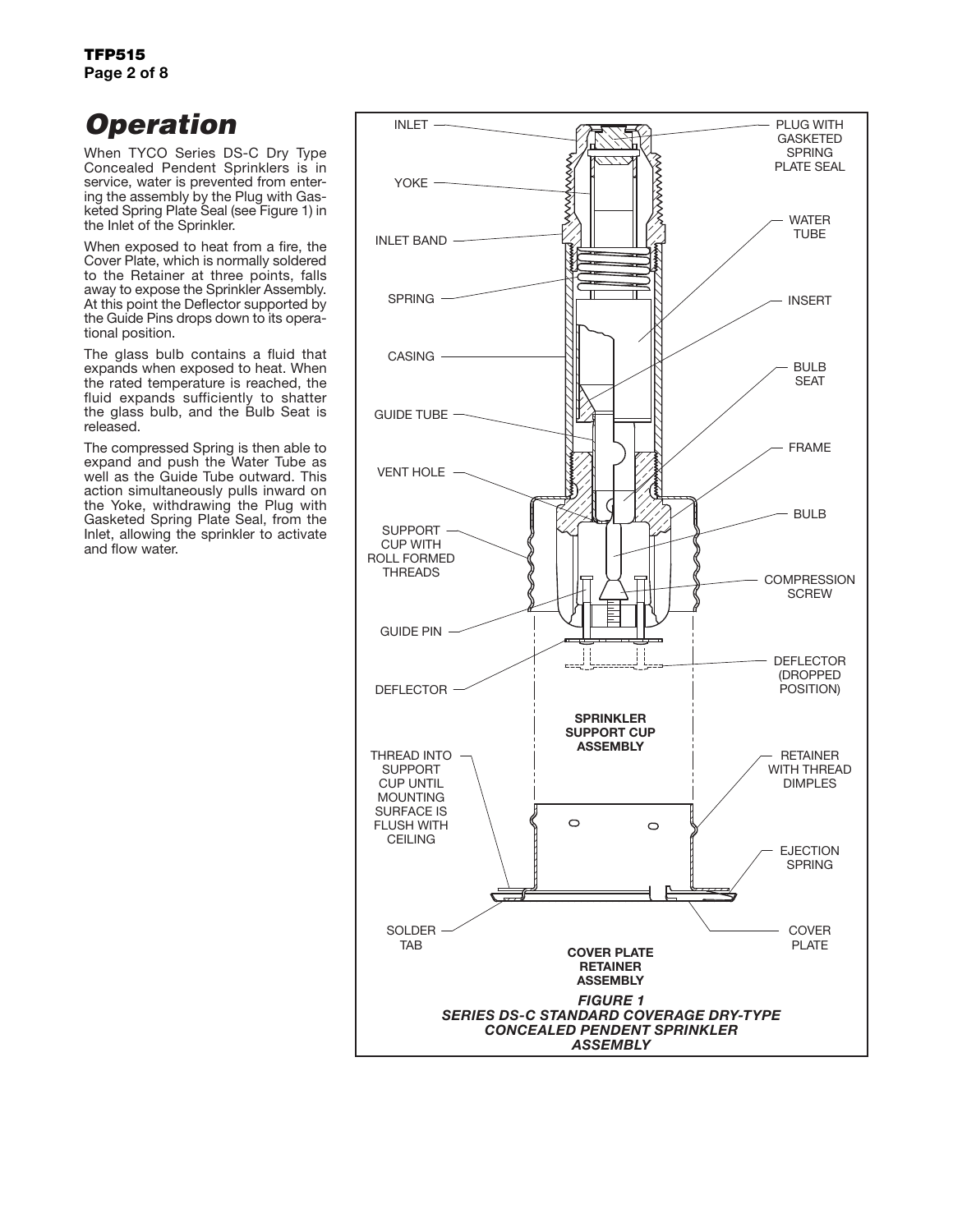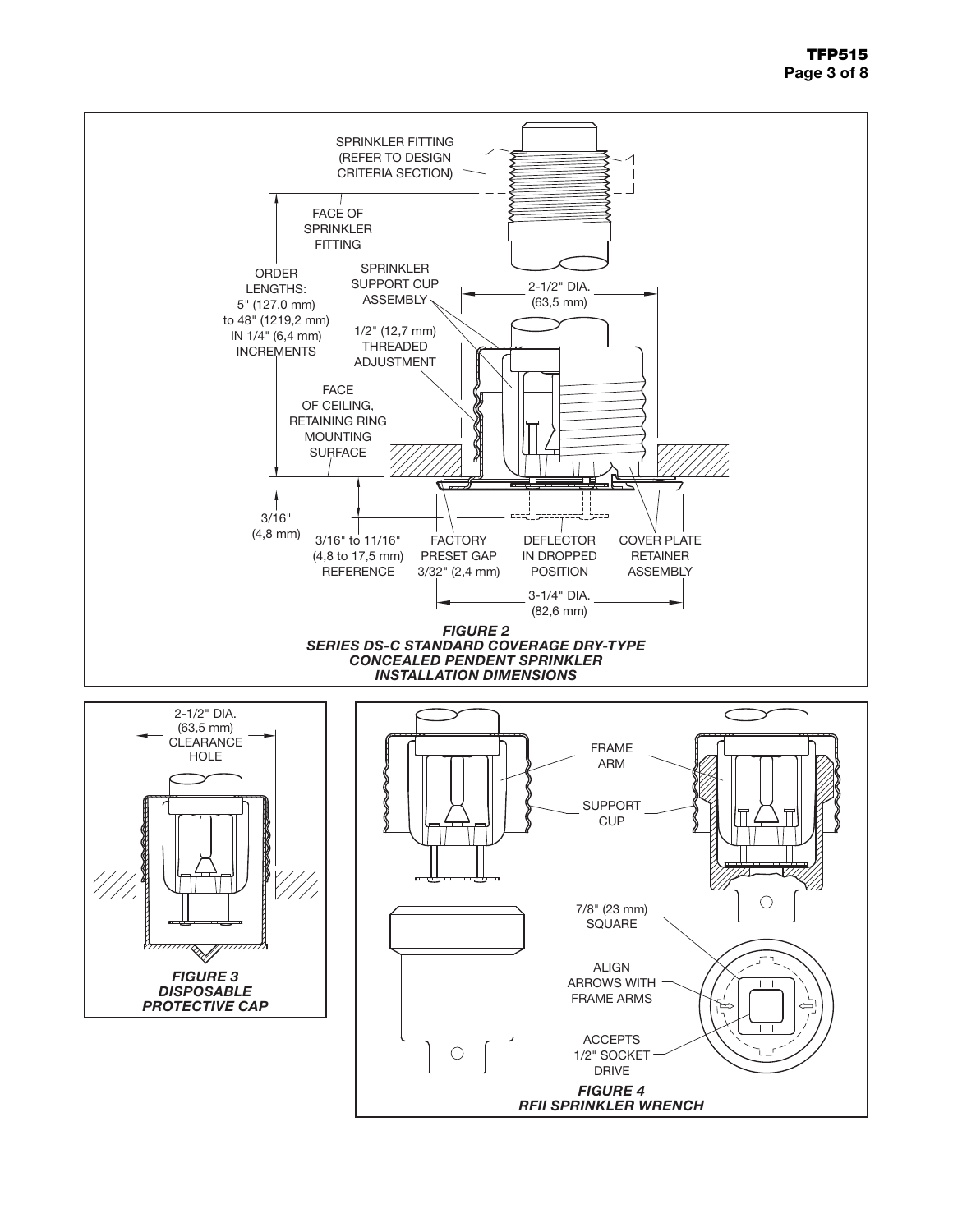# *Design Criteria*

TYCO Series DS-C 3 mm bulb-type Dry Type Concealed Pendent Sprinklers (TY3535) are UL and C-UL Listed as quick response, standard spray sprinklers for use in accordance with the current NFPA standard.

Series DS-C 5 mm bulb-type Dry Type Concealed Pendent Sprinklers (TY3555) are UL and C-UL Listed as standard response, standard spray sprinklers for use in accordance with the current NFPA standard.

Series DS-C Dry Type Sprinklers are only listed when installed with Series RFII Concealed Cover Plates having a factory-applied painted or metallic finish.

Series DS-C Dry Type Sprinklers must not be used in applications where the air pressure above the ceiling is greater than that below. Down drafts through the Support Cup could delay sprinkler operation in a fire situation.

#### Sprinkler Fittings

Install 1 inch NPT Series DS-C Dry Type Concealed Pendent Sprinklers in the 1 in. NPT outlet or run of the following fittings:

- malleable or ductile iron threaded tee fittings that meet the dimensional requirements of ANSI B16.3 (Class 150)
- cast iron threaded tee fittings that meet the dimensional requirements of ANSI B16.4 (Class 125)

Do not install Series DS-C Dry Type Concealed Pendent Sprinklers into elbow fittings. The Inlet of the sprinkler can contact the interior of the elbow.

The unused outlet of the threaded tee is plugged, as shown in Figures 5 and 6.

Install Series DS-C Dry-Type Sprinklers in the tee run or branch outlet.

The configuration shown in Figure 5 is only applicable for wet pipe systems where the sprinkler fitting and waterfilled pipe above the sprinkler fitting are not subject to freezing and where the length of the Dry Type Sprinkler has the minimum exposure length depicted in Figure 7. See the Exposure Length section.

For wet pipe system installations of 1 in. NPT Series DS-C Dry Type Sprinklers connected to CPVC piping, use only the following TYCO CPVC fittings:

- 1 in. x 1 in. NPT Female Adapter (P/N 80145)
- 1 in. x 1 in. x 1 in. NPT Sprinkler Head Adapter Tee (P/N 80249)

For dry pipe system installations, use only the side outlet of maximum 2 1/2 in. reducing tee when locating Series DS-C Dry Type Sprinklers directly below the branch line. Otherwise, use the configuration shown in Figure 6 to assure complete water drainage from above Series DS-C Dry Type Sprinklers and the branch line. Failure to do so may result in pipe freezing and water damage.

### *NOTICE*

*Do not install Series DS-C Dry Type Sprinklers into any other type fitting. Failure to use the appropriate fitting may result in one of the following:*

- *• failure of the sprinkler to operate properly due to formation of ice over the Inlet Plug or binding of the Inlet Plug*
- *• insufficient engagement of the Inlet pipe-threads with consequent leakage*

#### **Drainage**

In accordance with the minimum requirements of the NATIONAL FIRE PROTECTION ASSOCIATION for dry pipe sprinkler systems, branch, cross, and feed-main piping connected to Dry Sprinklers and subject to freezing temperatures must be pitched for proper drainage.

#### Exposure Length

When using Dry Type Sprinklers in wet pipe sprinkler systems to protect areas subject to freezing temperatures, use Table A to determine a sprinkler's appropriate exposed barrel length to prevent water from freezing in the connecting pipes due to conduction. The exposed barrel length measurement must be taken from the face of the sprinkler fitting to the surface of the structure or insulation that is exposed to the heated area. See Figure 7 for an example.

For protected area temperatures between those given above, the minimum recommended length from the face of the fitting to the outside of the protected area may be determined by interpolating between the indicated values.

Do not attempt to add additional insulation around the barrel in the heated area as a method to minimize condensation. This will reduce the calculated "Exposure Length".

#### Clearance Space

In accordance with NFPA 13, where dry sprinklers are connected to wet pipe sprinkler systems protecting insulated freezer structures, the clearance space around the sprinkler barrel of Dry Type Sprinklers must be sealed. Due to temperature differences between two areas, the potential for the formation of condensation in the sprinkler and subsequent ice build-up is increased. If this condensation is not controlled, ice build-up can occur that might damage the dry type sprinkler and/or prevent proper operation in a fire situation.

Use of the Model DSB-2 Dry Sprinkler Boot, described in technical data sheet TFP591 and shown in Figure 8, will provide the recommended seal.

### *NOTICE*

For applications where a bore greater than 1 3/4 in. in diameter has been cut through the entire height of an insulated freezer ceiling creating a cavity above the sprinkler support cup (see Figure 8), the cavity must not be filled.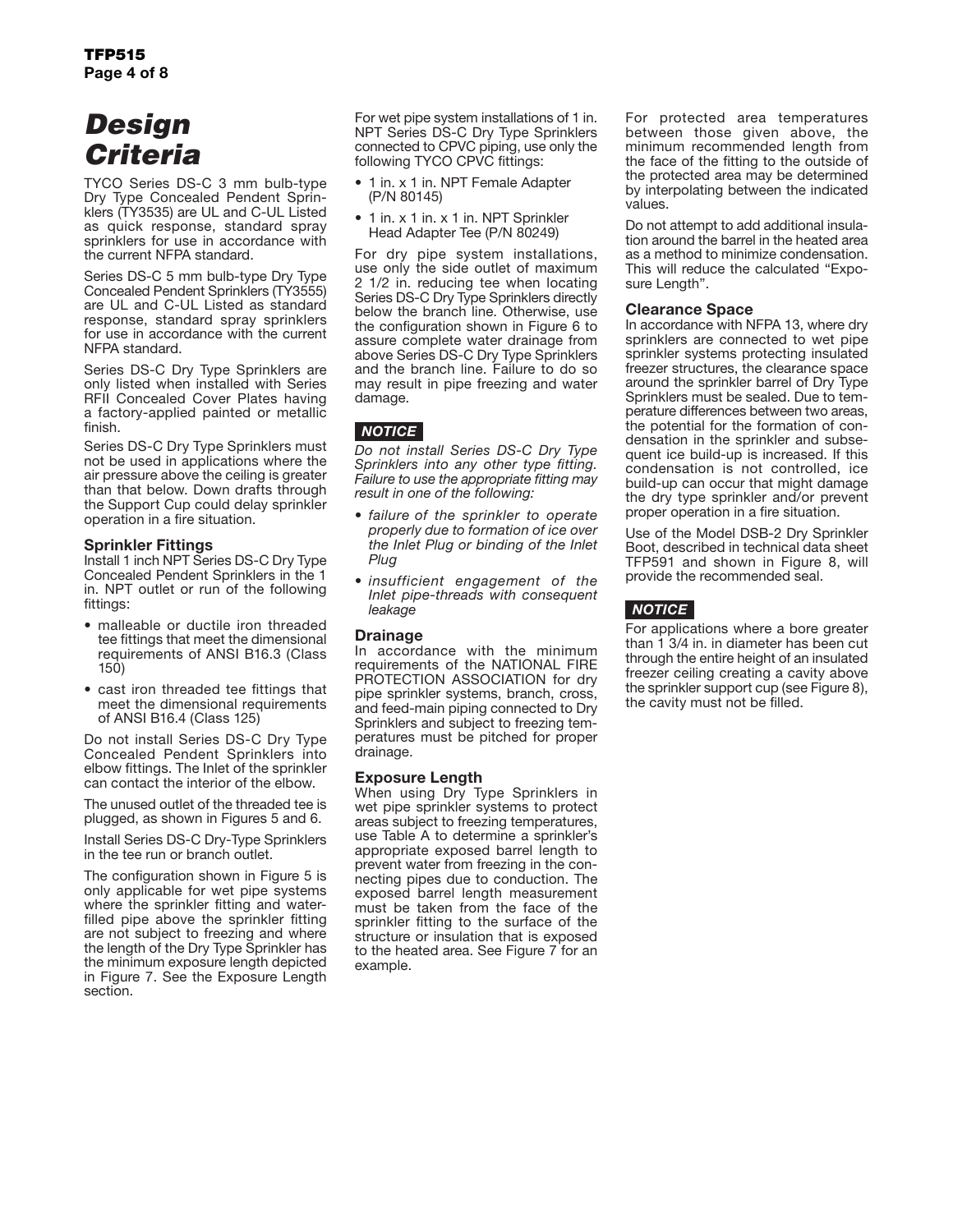|                                                                  | Temperatures for Heated Area <sup>a</sup>               |                                  |             |  |
|------------------------------------------------------------------|---------------------------------------------------------|----------------------------------|-------------|--|
| <b>Ambient Temperature</b><br><b>Exposed to Discharge End of</b> | 40°F (4°C)                                              | $50^{\circ}$ F (10 $^{\circ}$ C) | 60°F (16°C) |  |
| <b>Sprinkler</b>                                                 | Minimum Exposed Barrel Length, Inches (mm) <sup>b</sup> |                                  |             |  |
| 40°F (4°C)                                                       | 0                                                       | 0                                | 0           |  |
| $30^{\circ}$ F (-1 $^{\circ}$ C)                                 | 0                                                       | 0                                | 0           |  |
| $20^{\circ}$ F (-7 $^{\circ}$ C)                                 | 4 (100)                                                 | $\Omega$                         | 0           |  |
| $10^{\circ}$ F (-12 $^{\circ}$ C)                                | 8(200)                                                  | 1(25)                            | 0           |  |
| $0^{\circ}$ F (-18 $^{\circ}$ C)                                 | 12 (305)                                                | 3(75)                            | 0           |  |
| $-10^{\circ}$ F (-23 $^{\circ}$ C)                               | 14 (355)                                                | 4 (100)                          | 1(25)       |  |
| $-20^{\circ}$ F (-29 $^{\circ}$ C)                               | 14 (355)                                                | 6(150)                           | 3(75)       |  |
| $-30^{\circ}$ F (-34 $^{\circ}$ C)                               | 16 (405)                                                | 8(200)                           | 4 (100)     |  |
| $-40^{\circ}$ F (-40 $^{\circ}$ C)                               | 18 (455)                                                | 8(200)                           | 4 (100)     |  |
| $-50^{\circ}$ F (-46°C)                                          | 20 (510)                                                | 10 (255)                         | 6 (150)     |  |
| $-60^{\circ}$ F (-51 $^{\circ}$ C)                               | 20 (510)                                                | 10 (255)                         | 6 (150)     |  |

NOTES:

a. For protected area temperatures that occur between values listed above, use the next cooler temperature

b. These lengths are inclusive of wind velocities up to 30 mph (18,6 kph)

#### *TABLE A EXPOSED SPRINKLER BARRELS IN WET PIPE SYSTEMS MINIMUM RECOMMENDED LENGTHS*

# *Installation*

TYCO Series DS-C Dry Concealed Pendent Sprinklers must be installed in accordance with this section.

Series DS-C Dry Type Concealed Pendent Sprinklers must only be installed in fittings that meet the requirements of the Design Criteria section. See the Design Criteria section for other important requirements regarding piping design and sealing of the clearance space around the Sprinkler Casing.

Do not install any bulb type sprinkler if the bulb is cracked or there is a loss of liquid from the bulb. With the sprinkler held horizontally, a small air bubble should be present. The diameter of the air bubble is approximately 1/16 in. (1,6 mm).

A leak-tight 1 in. NPT sprinkler joint should be obtained by applying a minimum-to-maximum torque of 20 to 30 lb-ft (26,8 to 40,2 N·m). Higher levels of torque may distort the sprinkler Inlet with consequent leakage or impairment of the sprinkler.

Do not attempt to compensate for insufficient adjustment in the Sprinkler Assembly by under or over-tightening the Sprinkler/Support Cup Assembly. Re-adjust the position of the sprinkler fitting to suit.

**Step 1.** Install the sprinkler in the pendent position with the centerline of the sprinkler perpendicular to the mounting surface.

**Step 2.** With a non-hardening pipethread sealant such as TEFLON pipethread sealant applied to the Inlet threads, hand-tighten the sprinkler into the sprinkler fitting.

**Step 3.** Wrench-tighten the sprinkler using either:

- a pipe wrench on the Inlet Band or the Casing, see Figure 1.
- the RFII Sprinkler Wrench on the wrench flat, see Figure 4.

Apply the wrench recess of the RFII Sprinkler Wrench to the wrench flat.

*Note: If sprinkler removal becomes necessary, remove the sprinkler using the same wrenching method noted above. Sprinkler removal is easier when a non-hardening sealant was used and torque guidelines were followed. After removal, inspect the sprinkler for damage.*

When using the RFII Sprinkler Wrench, temporarily remove the Protective Cap. Replace the Protective Cap (see Figure 4) by pushing it upwards until it bottoms out against the Support Cup. The Protective Cap helps prevent damage to the Deflector and Arms during ceiling installation and/or during application of the finish coating of the ceiling. It may also be used to locate the center of the clearance hole by gently pushing the ceiling material up against the center point of the Protective Cap.

As long as the Protective Cap remains in place, the system is considered to be "Out of Service".

**Step 4.** After installing the ceiling and applying a ceiling finish, with the 2 1/2 in. (63,5 mm) diameter hole and in preparation for installing the Cover Plate Assembly, remove and discard the Protective Cap, and verify that the Deflector moves up and down freely. If the Sprinkler has been damaged and the Deflector does not move up and down freely, replace the entire Sprinkler assembly. Do not attempt to modify or repair a damaged sprinkler.

**Step 5.** Screw on the Cover Plate/ Retainer Assembly until the Retainer (see Figure 2) contacts the ceiling. Do not continue to screw on the Cover Plate/Retainer Assembly such that it lifts a ceiling panel out of its normal position. If the Cover Plate/Retainer Assembly cannot be engaged with the Support Cup or the Cover Plate/ Retainer Assembly cannot be engaged sufficiently to contact the ceiling, reposition the Sprinkler Fitting.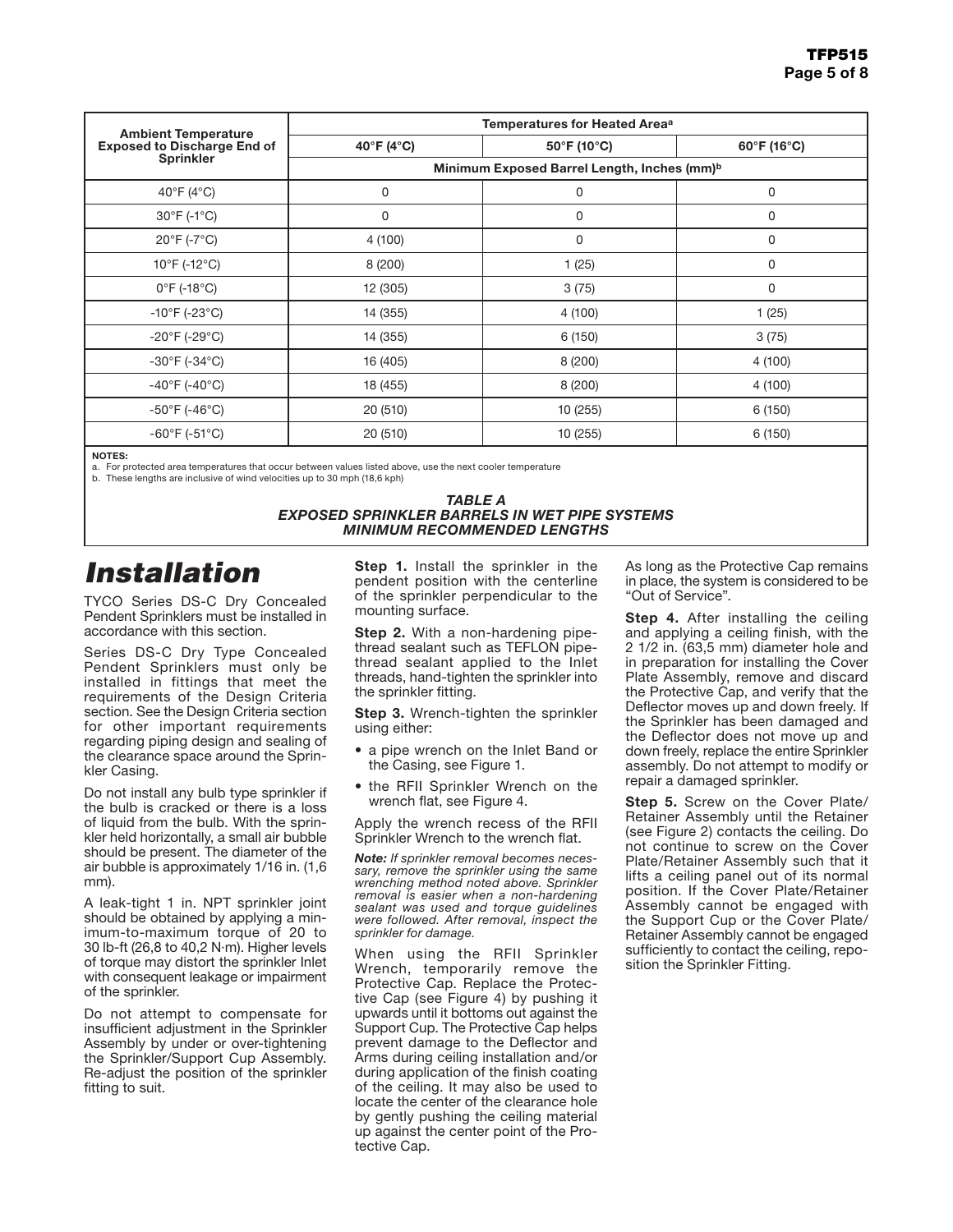

*FIGURE 8 MODEL DSB-2 DRY SPRINKLER BOOT WITH DRY-TYPE SPRINKLER*



# *Care and Maintenance*

TYCO Series DS-C Dry Type Concealed Pendent Sprinklers must be maintained and serviced in accordance with this section.

Before closing a fire protection system main control valve for maintenance work on the fire protection system that it controls, obtain permission to shut down the affected fire protection systems from the proper authorities and notify all personnel who may be affected by this action.

Absence of the Cover Plate Assembly may delay sprinkler operation in a fire situation.

A Vent Hole is provided in the Bulb Seat (see Figure 1) to indicate if the Dry Sprinkler is remaining dry. Evidence of leakage from the Vent Hole indicate potential leakage past the Inlet seal and the need to remove the sprinkler to determine the cause of leakage; for example, an improper installation or an ice plug. Close the fire protection system control valve and the system drain before removing the sprinkler.

When properly installed, there is a nominal 3/16 in. (4,8 mm) air gap between the lip of the Cover Plate and the ceiling, see in Figure 2. This air gap is necessary for proper operation of the sprinkler. If the ceiling is to be repainted after the installation of the Sprinkler, care must be exercised to ensure that the new paint does NOT seal off any of the air gap.

Do not pull the Cover Plate relative to the Enclosure. Separation may result.



Sprinklers which are found to be leaking or exhibiting visible signs of corrosion must be replaced.

Automatic sprinklers must never be painted, plated, coated, or otherwise altered after leaving the factory. Modified sprinklers must be replaced. Sprinklers that have been exposed to corrosive products of combustion, but have not operated, should be replaced if they cannot be completely cleaned by wiping the sprinkler with a cloth or by brushing it with a soft bristle brush.

Care must be exercised to avoid damage to the sprinklers - before, during, and after installation. Sprinklers damaged by dropping, striking, wrench twist/slippage, or the like, must be replaced. Also, replace any sprinkler that has a cracked bulb or that has lost liquid from its bulb, see Installation Section.

If a sprinkler must be removed, do not reinstall it or a replacement without reinstalling the Cover Plate Assembly. If a Cover Plate Assembly becomes dislodged during service, replace it immediately.

The owner is responsible for the inspection, testing, and maintenance of their fire protection system and devices in compliance with this document, as well as with the applicable standards of the NATIONAL FIRE PROTECTION ASSOCIATION, such as NFPA 25, in addition to the standards of any other authorities having jurisdiction. Contact the installing contractor or product manufacturer with any questions.

Automatic sprinkler systems are recommended to be inspected, tested, and maintained by a qualified Inspection Service in accordance with local requirements and/or national codes.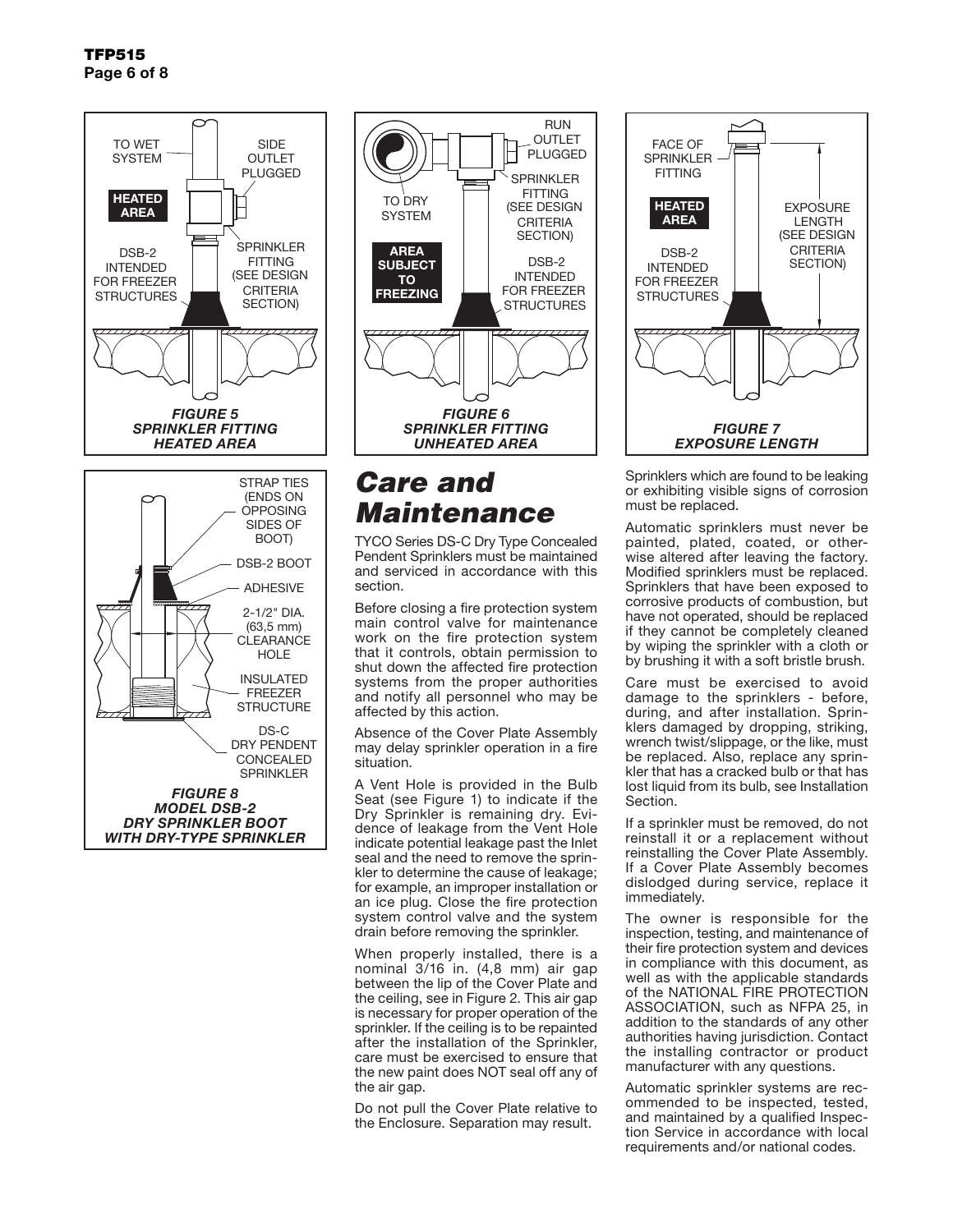### TFP515 Page 7 of 8



### *Limited Warranty*

For warranty terms and conditions, visit www.tyco-fire.com.

### *Ordering Procedure*

Contact your local distributor for availability. When placing an order, indicate the full product name, including description and Part Number (P/N).

#### Dry Type Sprinkler Assemblies

When ordering 5.6 K-Factor Series DS-C Standard Coverage Dry Type Concealed Pendent Sprinklers, specify the following information:

- SIN Quick Response TY3535 or Standard Response TY3555
- Temperature Rating
- Order Length Dry Type Sprinklers are furnished based upon Order Length as measured from the face of the ceiling to the face of the sprinkler fitting, see Figure 2. After the measurement is taken, round it to the nearest 1/4 in. increment.
- Inlet Thread Connection 1 in. NPT or ISO 7-R1
- Part Number from Table B

#### Separately Ordered Cover Plate

Specify: Series RFII Concealed Cover Plate with (specify) temperature rating, (specify) finish, P/N (specify):

#### 139°F (59°C) Cover Plate

for use with 155°F (68°C) Sprinkler

| Grey White (RAL9002). 56-792-0-135   |  |
|--------------------------------------|--|
| Brass56-792-1-135                    |  |
| Pure White (RAL9010)*. 56-792-3-135  |  |
| Signal White (RAL9003). 56-792-4-135 |  |
| Jet Black (RAL9005). 56-792-6-135    |  |
| Chrome 56-792-9-135                  |  |
|                                      |  |
|                                      |  |

#### 165°F (74°C) Cover Plate

| for use with 200°F (93°C) Sprinkler  |  |
|--------------------------------------|--|
| Grey White (RAL9002). 56-792-0-165   |  |
| Brass56-792-1-165                    |  |
| Pure White (RAL9010)*. 56-792-3-165  |  |
| Signal White (RAL9003). 56-792-4-165 |  |
| Jet Black (RAL9005). 56-792-6-165    |  |
| Chrome56-792-9-165                   |  |
|                                      |  |
|                                      |  |

\*Eastern Hemisphere Sales Only

#### Sprinkler Wrench

Specify: RFII Sprinkler Wrench, P/N 56-000-1-075

#### Sprinkler Boot

Specify: Model DSB-2 Dry Sprinkler Boot, P/N 63-000-0-002

This Part Number includes one Boot, two Strap Ties, and 1/3 oz. of Adhesive (a sufficient quantity for installing one boot), refer to Technical Data Sheet TFP591 for complete information.